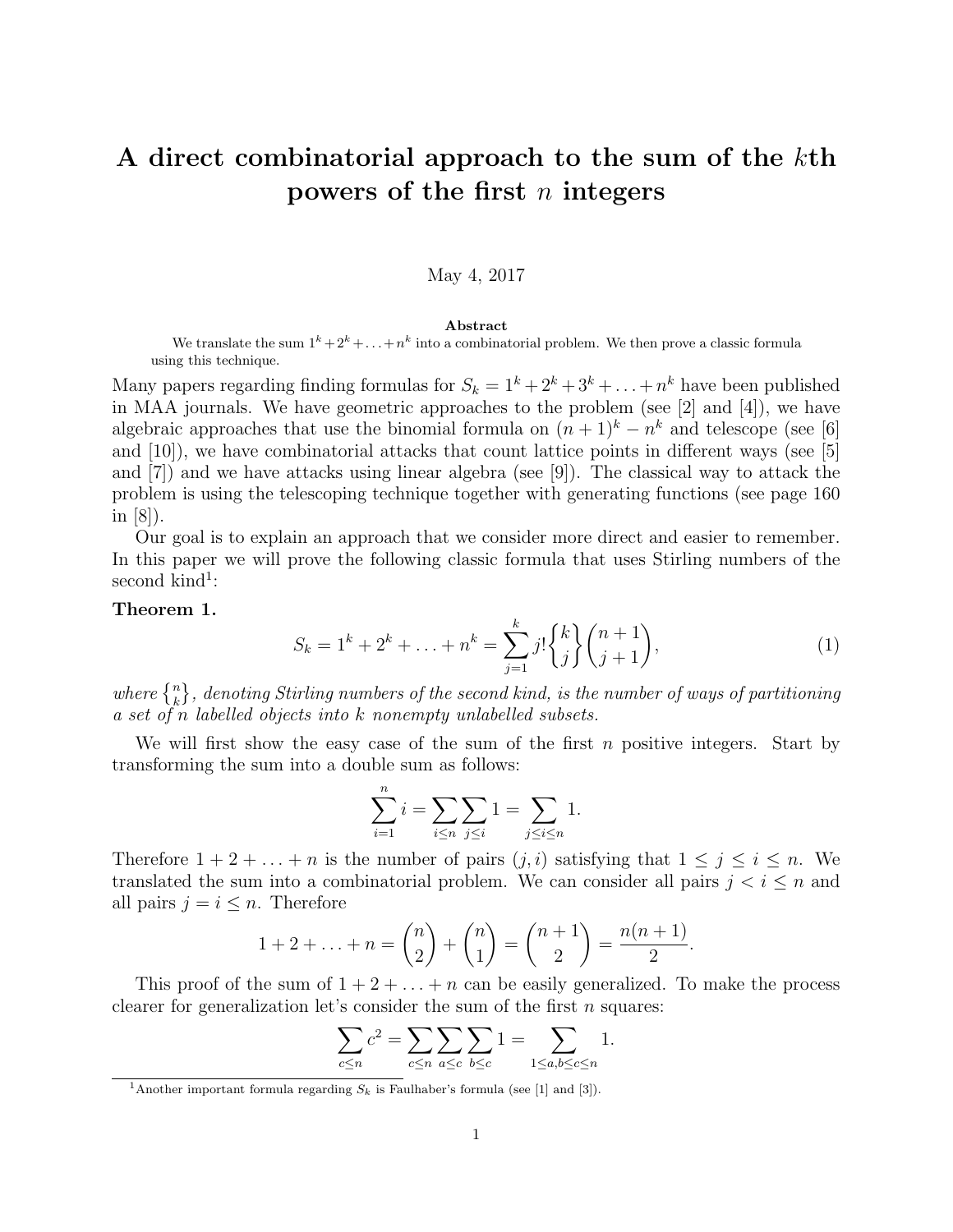That is, we want to find the number of triples  $(a, b, c)$  satisfying that  $1 \le a \le c$  and  $1 \le b \le c$ . We can split this into the following cases:  $(a < b < c), (a < b = c), (a = b < c), (a = b = c)$ . By symmetry of a and b we can just multiply the cases of the form  $(a < b)$  by 2. Then, we have

$$
\sum_{c=1}^{n} c^{2} = 2\binom{n}{3} + 2\binom{n}{2} + \binom{n}{2} + \binom{n}{1} = 2\binom{n}{3} + 3\binom{n}{2} + \binom{n}{1} = \frac{n}{6}(2(n-1)(n-2) + 9(n-1) + 6) = \frac{n(n+1)(2n+1)}{6}.
$$

In general, the technique breaks down the sum of the first n k-powers into a sum of  $k+1$ terms as follows:

### Lemma 1.

$$
S_k = \sum_{i=1}^n i^k = \sum_{j=1}^{k+1} c_j \binom{n}{j},\tag{2}
$$

where  $c_j = j! \{^k_j\} + (j-1)! \{^k_{j-1}\}.$ 

*Proof.* Using the same idea as the examples for  $k = 1, 2$ , we start by translating the sum of powers into a  $(k + 1)$ -fold sum:

$$
\sum_{i=1}^{n} i^{k} = \sum_{i \leq n} \sum_{a_1 \leq i} \sum_{a_2 \leq i} \sum_{a_3 \leq i} \cdots \sum_{a_k \leq i} 1 = \sum_{1 \leq a_1, a_2, \dots, a_k \leq i \leq n} 1.
$$

Therefore, we translated the problem to the combinatorial problem of counting how many  $k+1$  tuples  $(a_1, a_2, \ldots, a_k, i)$  exist with the constraints  $1 \le a_m \le i \le n$  for all  $1 \le m \le k$ .

Let  $j \in \{1, 2, \ldots, n\}$ . Consider a subset S of  $\{1, 2, \ldots, n\}$  with j elements. We want to count the number of tuples  $(a_1, a_2, \ldots, a_k, i)$  satisfying  $1 \le a_m \le i \le n$  and that the values taken by the elements in the tuple are exactly those in S. Since  $i \ge a_m$  for all m, then i is forced to be the maximum among the elements of S. Now we have two cases:  $a_m < i$  for all m or there exists an m such that  $a_m = i$ .

- If  $a_m < i$  for all m, then we have  $j 1$  possible values from S distributed among  $a_1, a_2, \ldots a_k$ . There are  $\{k \atop j-1}$  of partitioning the  $a_1, a_2, \ldots a_k$  into  $j-1$  "blocks"<sup>2</sup>. Then there are  $(j - 1)!$  ways of assigning values to those "blocks" from the values left in S. Therefore we have  $(j-1)!{k \choose j-1}$  ways of matching the tuples to the values of S.
- If there is an m such that  $a_m = i$ , then we have j possible values from S distributed among the  $a_1, a_2, \ldots a_k$ . Therefore, we have  $j! \binom{k}{j}$  ways of matching the tuples to the values of S.

Since there are  $\binom{n}{i}$  $j$ ) possible subsets S, then the total number of tuples is (2), and the proof is complete.  $\Box$ 

Now, we can easily prove the main theorem:

<sup>&</sup>lt;sup>2</sup>To clarify what we mean by "blocks", let's look at the following example: in the  $k = 3$  case when  $j = 3$ , we want 2 "blocks", there are 3 ways to do this, namely  $\{\{a_1, a_2\}, \{a_3\}\}, \{\{a_1, a_3\}, \{a_2\}\},$  and  $\{\{a_2, a_3\}, \{a_1\}\}.$